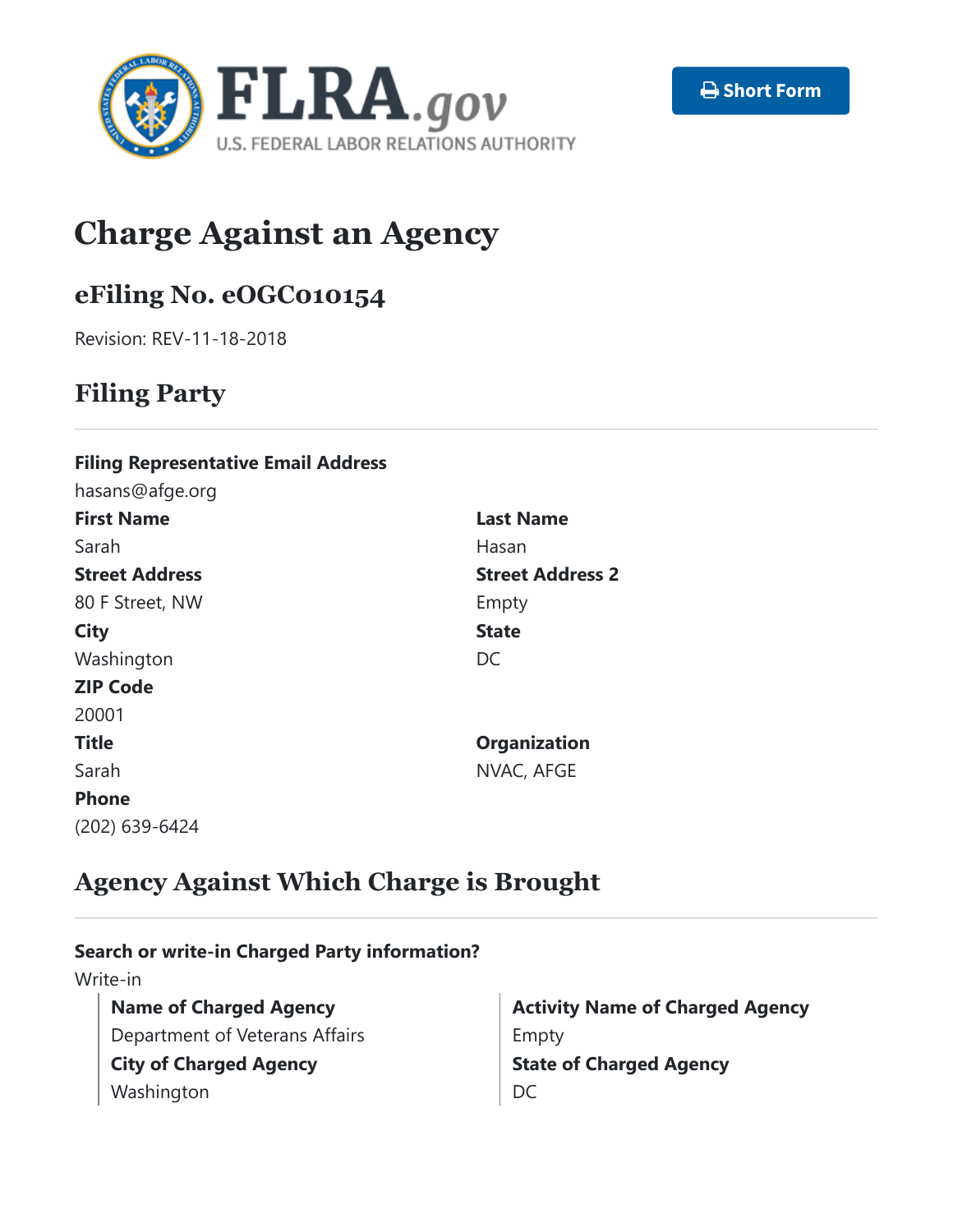# **Agency Representative Information**

#### **Email Address**

Denise.biaggi-ayer@va.gov

| <b>First Name</b>     | <b>Last Name</b> | <b>Title</b>              |
|-----------------------|------------------|---------------------------|
| Denise                | Biaggi-Ayer      | <b>Executive Director</b> |
| <b>Street Address</b> |                  | <b>Street Address 2</b>   |
| 1575   Street, NW     |                  | Room 220                  |
| <b>City</b>           | <b>State</b>     | <b>ZIP Code</b>           |
| Washington            | DC               | 20420                     |
| <b>Phone</b>          |                  | Fax                       |
| (202) 461-4129        |                  | (202) 273-6639            |

# **Charging Party Information**

#### **Search or write-in Charging Party information?**

Search

| <b>Name of Charged Agency</b> | <b>Activity/Local</b>                    |
|-------------------------------|------------------------------------------|
| Empty                         | National Veterans Affairs Council (NVAC) |
| City                          | <b>State</b>                             |
| Washington                    | DC                                       |

# **Charging Party Representative Information**

#### **Email Address**

hasans@afge.org

| <b>Last Name</b> | <b>Title</b>            |
|------------------|-------------------------|
| Hasan            | <b>Staff Counsel</b>    |
|                  | <b>Street Address 2</b> |
|                  | Empty                   |
| <b>State</b>     | <b>ZIP Code</b>         |
| DC.              | 20001                   |
|                  | Fax                     |
|                  | Empty                   |
|                  |                         |

# **Basis of the Charge**

#### **OGC Regional Office**

OGC-WA - Washington Regional Office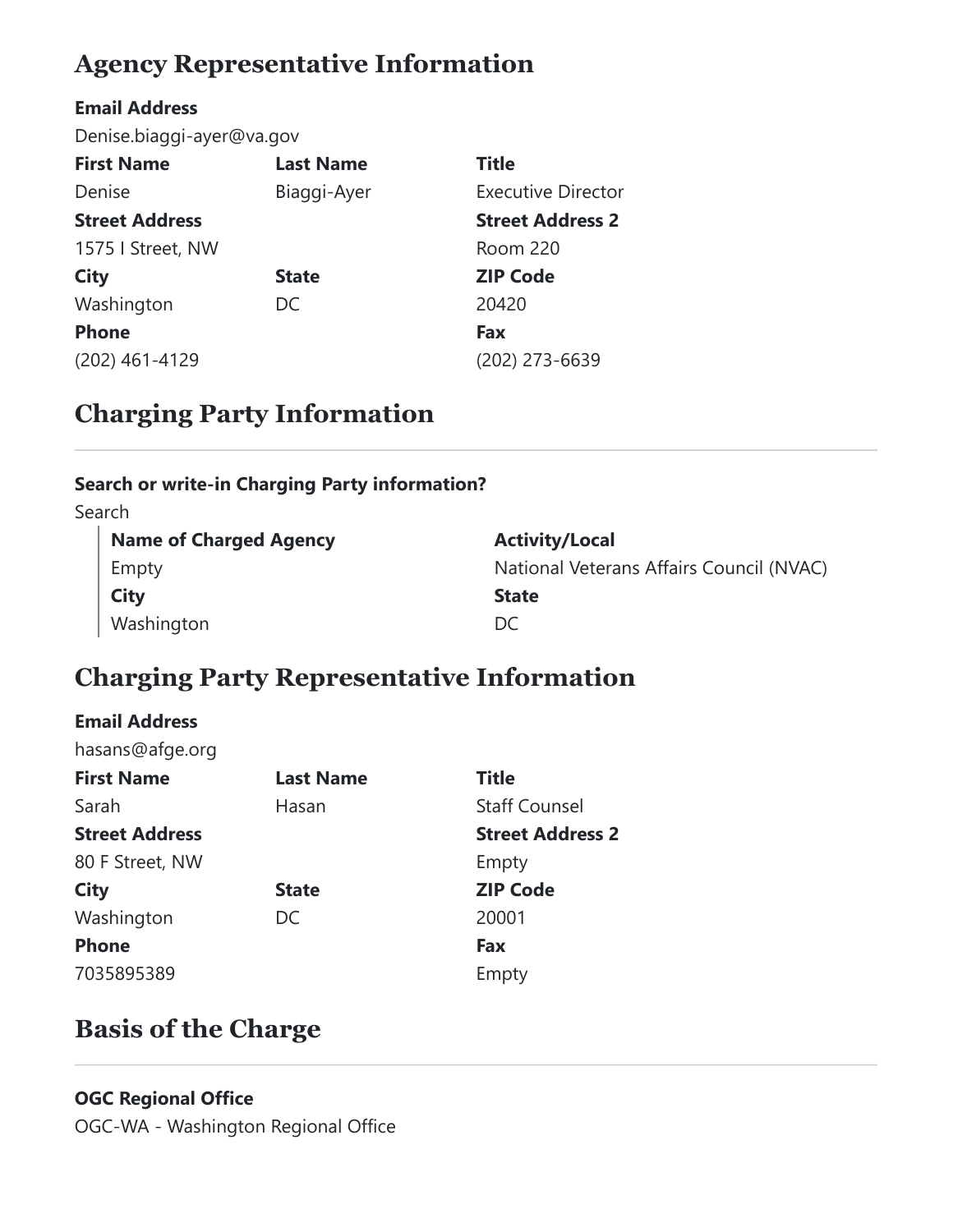#### **Set forth a clear and concise statement of the facts constituting the alleged unfair labor practice, including date and location of the particular acts:**

On February 22, 2022, the Department of Veterans Affairs ("Department") provided notice to the National VA Council #53, American Federation of Government Employees ("NVAC"), that it would begin to implement a Covid-19 testing program for employees working in the Department's National Cemetery Administration ("NCA"). This testing policy applies only to staff working in or at NCA national cemeteries and offices who are not fully vaccinated against Covid-19. On February 22, 2022, NVAC filed a demand to bargain requesting that negotiations on this subject should begin no later than 20 workdays after the Department's Chief Negotiator received the demand to bargain. Despite the Union's demand to bargain and ongoing bargaining relationship with respect to other Covid-19 testing programs within the Department, the Department belatedly provided notice to NVAC and implemented a weekly testing requirement on February 23, 2022 for its unvaccinated NCA staff.

#### **Attachments**

Please attach any available supporting documents.

**Identify which one or more of the following subsections of 5 U.S.C. § 7116(a) has or have allegedly been violated. Please note that a violation of (2) through (8) is an automatic violation of (1). For the purpose of this chapter, it shall be an unfair labor practice for an agency:**

**(1) to interfere with, restrain, or coerce any employee in the exercise by the employee of any right under this chapter;**

 (5) to refuse to consult or negotiate in good faith with a labor organization as required by this chapter;

(8) to otherwise fail or refuse to comply with any provision of this chapter.

#### **Have you or anyone else raised this matter in any other procedure?** No

### **Declaration**

 **I declare that I have read this charge and that the statements in it are true to the best of my knowledge and belief. I understand that making willfully false statements can be punished by fine and imprisonment, 18 U.S.C. 1001.**

**Your Name (this will act as your signature)** Sarah Hasan **Date** 03/17/2022